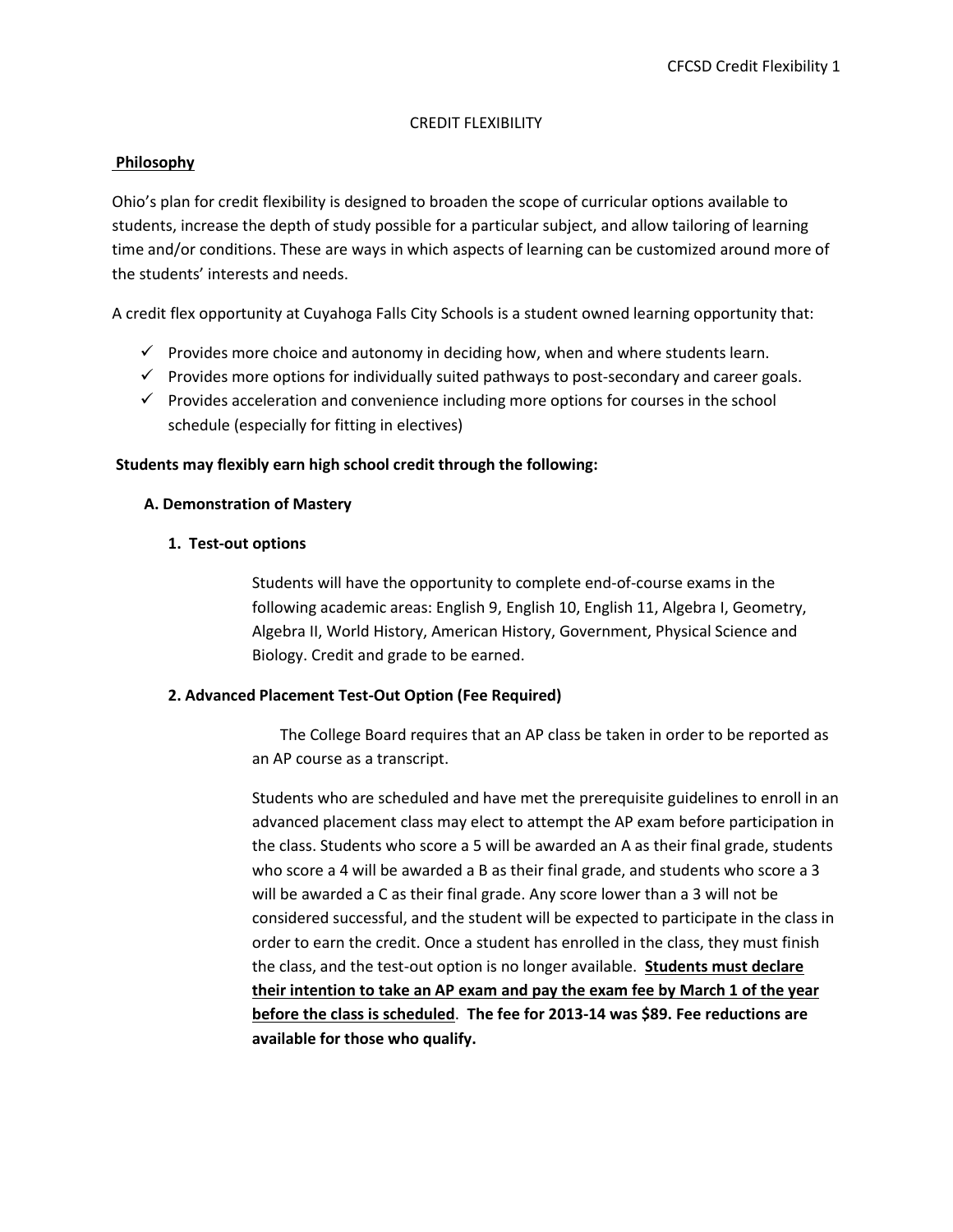## **B. Enrichment through experience or performance**:

Experiences must reflect the scope, type, depth and content that *the course with which it is aligned* is intended to cover.

- 1. Grades earned through independent study, internships/field experiences, community service/service learning, or educational travel will result from collaboration between a Cuyahoga Falls Teacher of Record and/or approved outside mentors.
- 2. Physical Education Exemption: Students who participate in at least two seasons of marching band, cheerleading or athletics at Cuyahoga Falls High School are eligible to forego the required half-credit for physical education. This half-credit must be replaced with a halfcredit elective course as scheduled by the school counselor. This exemption may not be used to replace one physical education class; it may only be used to replace the two required physical education classes.

## **C. Coursework**

## **1. Summer School**

Students may earn credit toward graduation by enrolling and successfully completing a course at Cuyahoga Falls High School or another accredited high school. It is important that the student complete the application and be preapproved to assure that the course is required and credit will transfer to Cuyahoga Falls High School. Students are responsible for associated costs.

#### **2. Distance Learning**

Any course taught where the instructor and the student are not in the same location is considered a distance learning course.

## **3. Online Learning**

Students will complete online coursework in various subjects at their own pace. Credit is awarded upon successful completion of the class. Students will be scheduled for this option as appropriate and as space allows.

#### **4. Correspondence Learning**

Correspondence courses become necessary when students find themselves behind in credits for various reasons. Correspondence courses are offered through various accredited providers and will be explored in situations deemed appropriate by the school counselor and approved by the administration.